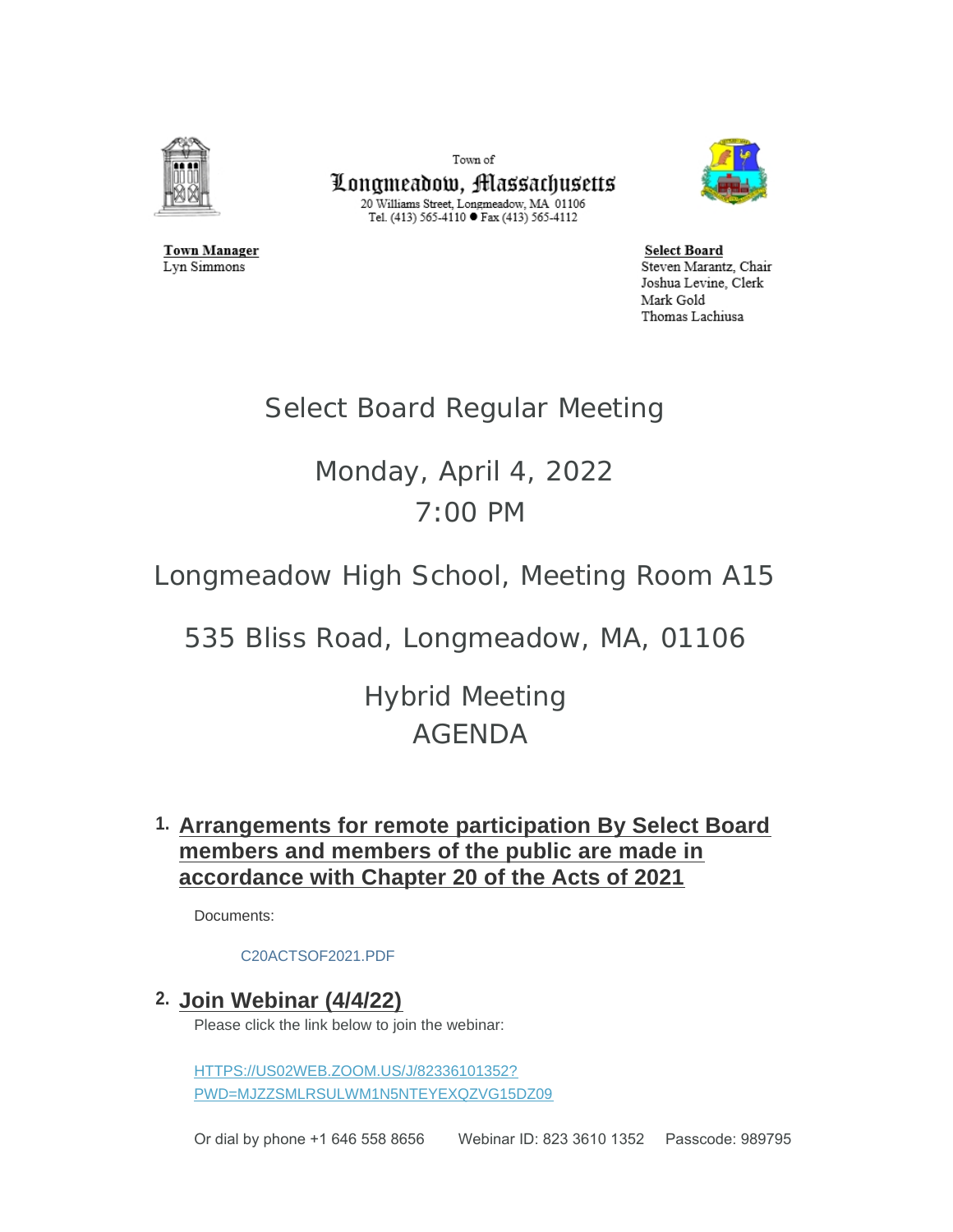# **Open Session, Announcement of Audio and Video 3. Recording, Pledge of Allegiance.**

## **Announcements 4.**

## A. April 4, 2022 Select Board Announcements

Documents:

[\\_SELECT BOARD REGULAR MEETING - ANNOUNCEMENTS \(21\).PDF](https://www.longmeadow.org/AgendaCenter/ViewFile/Item/2206?fileID=21982)

# **Board and Committee Appointments 5.**

Documents:

[BOARD AND COMMITTEE APPOINTMENT MEMO TO SB.PDF](https://www.longmeadow.org/AgendaCenter/ViewFile/Item/2219?fileID=21964)

# **Resident Comments 6.**

## **Select Board Comments 7.**

## **Public Hearing 8.**

Vote to enter the Public Hearing at 7:30 p.m.

## **Eversource Petition for Sole Pole Locations A.**

\*Please see the attachment for additional information. "Eversource Energy requests permission to remove and install a line of poles, wires, cables, and fixtures, including the necessary sustaining and protecting fixtures to be owned and used in common by your petitioners, along and across the following public way:"

Location: 47 Ellington Street, Longmeadow, MA.

Documents:

[EVERSOURCE - PETITION FOR SOLE POLE LOCATIONS \(47](https://www.longmeadow.org/AgendaCenter/ViewFile/Item/2217?fileID=21965)  ELLINGTON STREET).PDF

# **Town Manager's Report 9.**

Documents:

[TOWN MANAGER REPORT APRIL 4 2022.PDF](https://www.longmeadow.org/AgendaCenter/ViewFile/Item/2182?fileID=21994)

## **Old Business 10.**

A. Approval of Meeting Minutes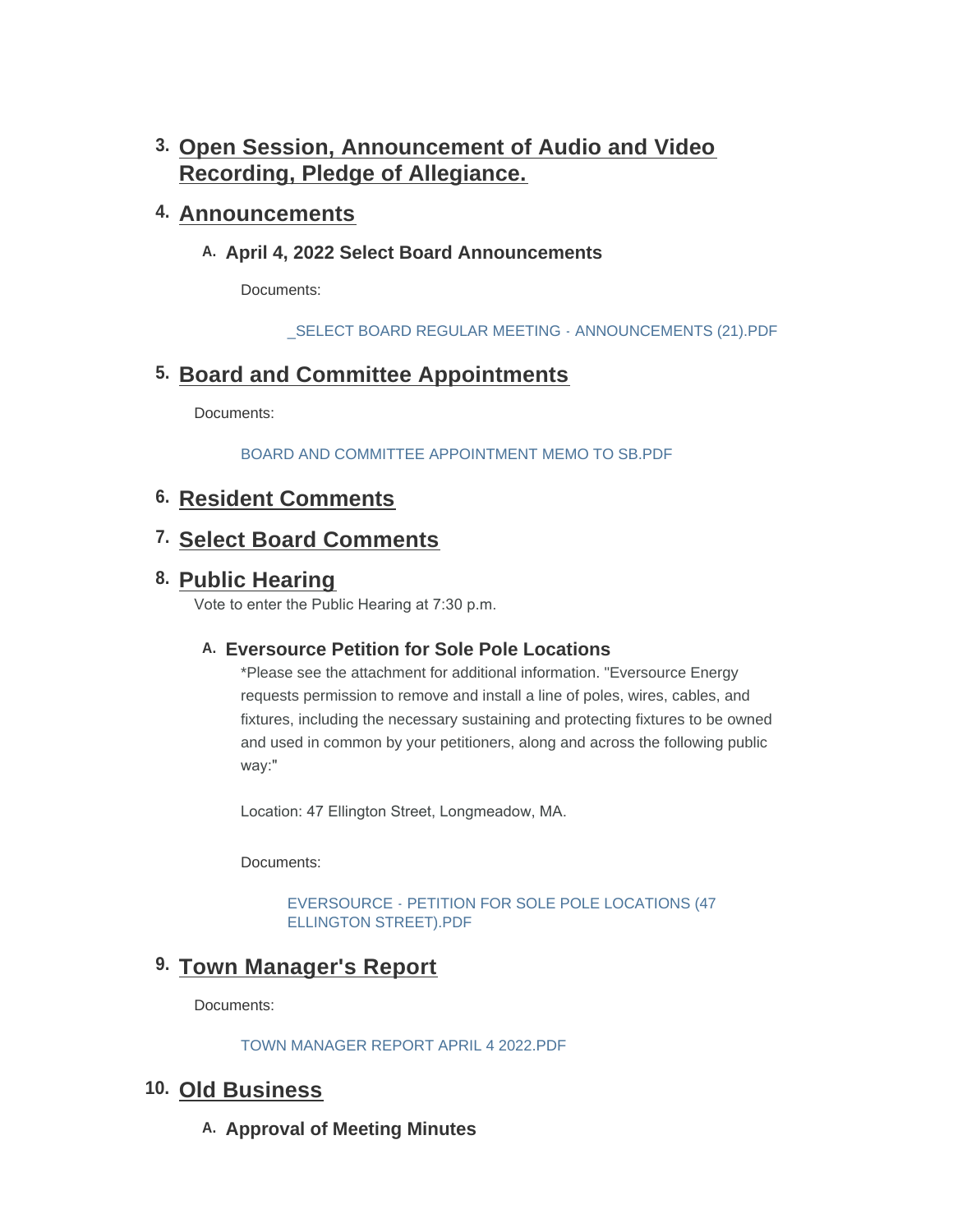## **2022 Annual Town Meeting Warrant Update B.**

Documents:

[FINAL WARRANT \(2022 ATM\) - GOOGLE DOCS.PDF](https://www.longmeadow.org/AgendaCenter/ViewFile/Item/2221?fileID=21967) [FINAL WARRANT \(2022 ATM\) FOR SB MEETING W FC](https://www.longmeadow.org/AgendaCenter/ViewFile/Item/2221?fileID=21983)  RECOMMENDATIONS.PDF

## **Select Board Member for Citizen of the Year Group C.**

## 11. New Business

#### **Set Preliminary Town Election Warrant A.**

Vote to set the Town of Longmeadow Preliminary Town Election to be held in the Community House on Tuesday, April 26, 2022, at 7:00 a.m.

Documents:

TOWN OF LONGMEADOW - PRELIMINARY FLECTION WARRANT PDF

### **Operating Agreement Between The Town of Longmeadow and B. LCTV**

Documents:

[LONGMEADOW-LCTV AGREEMENT 2022.DOCX.PDF](https://www.longmeadow.org/AgendaCenter/ViewFile/Item/2223?fileID=21968)

### **Seasonal Liquor License Renewal- Clubhouse Café LLC C. (Franconia Golf Course)**

Vote to approve the Seasonal Liquor License for Clubhouse Café LLC, to expire on January 15, 2022.

Documents:

#### [CLUBHOUSE CAFE, LLC SEASONAL LIQUOR LICENSE RENEWAL.PDF](https://www.longmeadow.org/AgendaCenter/ViewFile/Item/2225?fileID=21963)

#### **One Day Liquor License Applications - LACCF D.**

For events at the Adult Center on April 11, 2022 from 6-8 p.m., and on April 22, 2022 from 5:30 - 8 p.m.

Documents:

[ONE DAY LIQUOR LICENSE APPLICATIONS -](https://www.longmeadow.org/AgendaCenter/ViewFile/Item/2226?fileID=21966) LONGMEADOW ADULT CENTER COMMUNITY FUND.PDF

#### **Street Closure Request - Center School Field Day E.**

Center School has submitted a Street Closure Application to the Select Board for a Field Day event. The closure would be on Longmeadow Street (east of the green) from Longfellow Drive to the gymnasium driveway, on June 3, 2022 from 8:45 a.m. to 2:30 p.m., with a rain date of June 6, 2022.